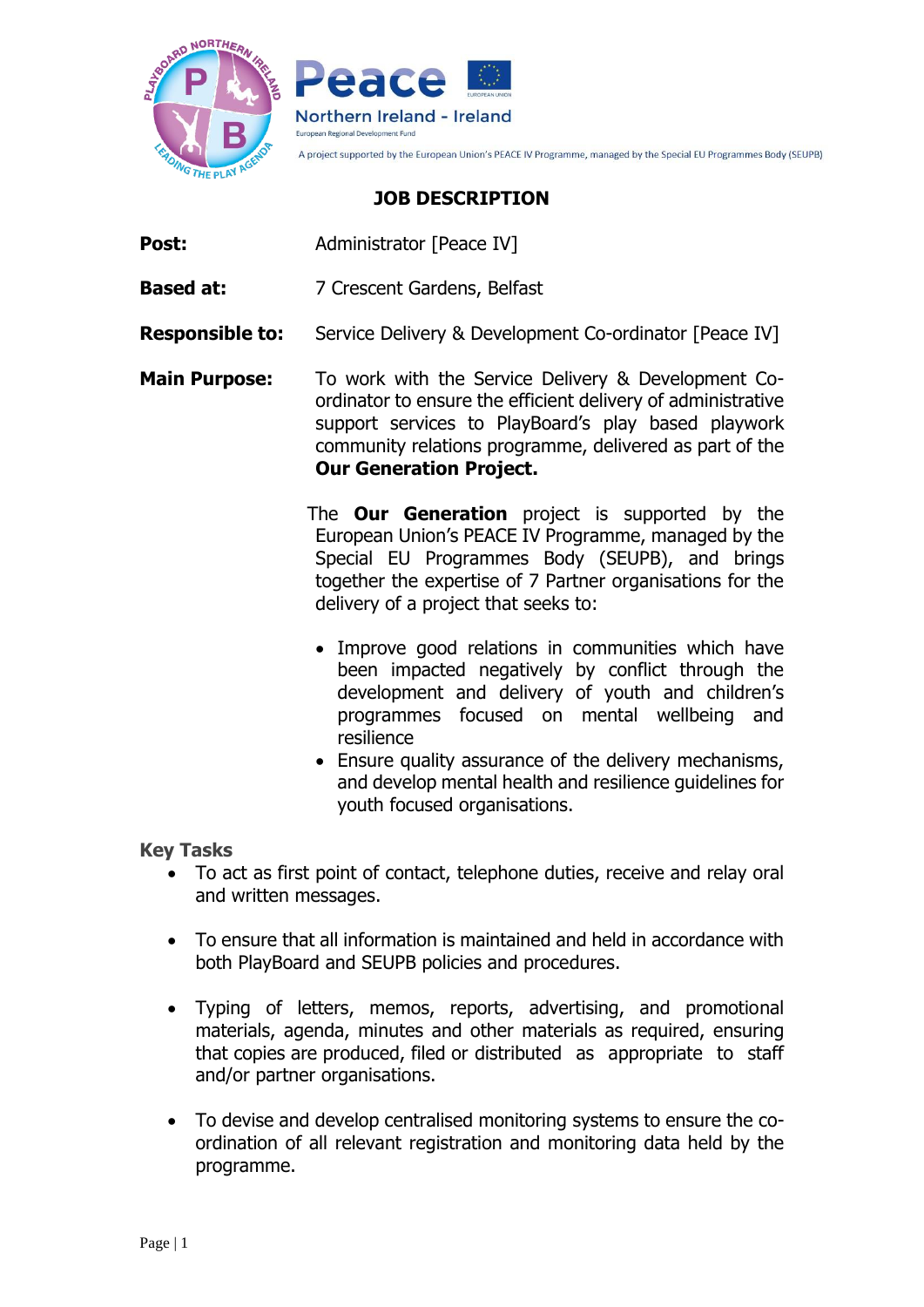- Maintain and update electronic / paper records and databases in respect of PlayBoard's administrative and monitoring systems as appropriate to SEUPB requirements. Inputting data onto monitoring systems daily.
- Compiling evaluation and monitoring data and report production to support monthly/quarterly reporting to funder requirements using both databases & spreadsheets.
- To liaise with the lead partner to ensure the effective and timely twoway flow of monitoring information.
- To ensure that data is effectively protected and secured in line with Data Protection legislation and best practice arrangements.
- To process quarterly claims ensuring they are compliant with the funder and organisational guidelines before forwarding to the lead partner.
- To support the Project Co-ordinator and staff in planning, setting up and administrating webinars using Zoom platforms.
- To support the Project Co-ordinator and staff in the ordering of stationery/supplies in line with PlayBoard's financial procedures through PlayBoard's Finance Officer
- To provide confidential secretarial support to the Project Team including organising appointments, handling mail, photocopying, minute meetings, filing and word-processing.
- Answer the office telephone and be the first point of contact for the business, including welcoming visitors and providing refreshments when needed.
- Dealing with enquiries and despatching appropriate information on a timely basis in response to any requests received
- Co-ordinate, research, organise and book rooms/travel for training, workshops and seminars preparing any materials needed for delivery
- Provide support for the production of materials for workshops and events, including formatted documents compiled in well-presented workshop packs, presentations and supporting materials.
- Attend team meetings and produce minutes/summary of action points.
- Take part in supervision, appraisal and training as identified through PlayBoard's Learning and Development Processes.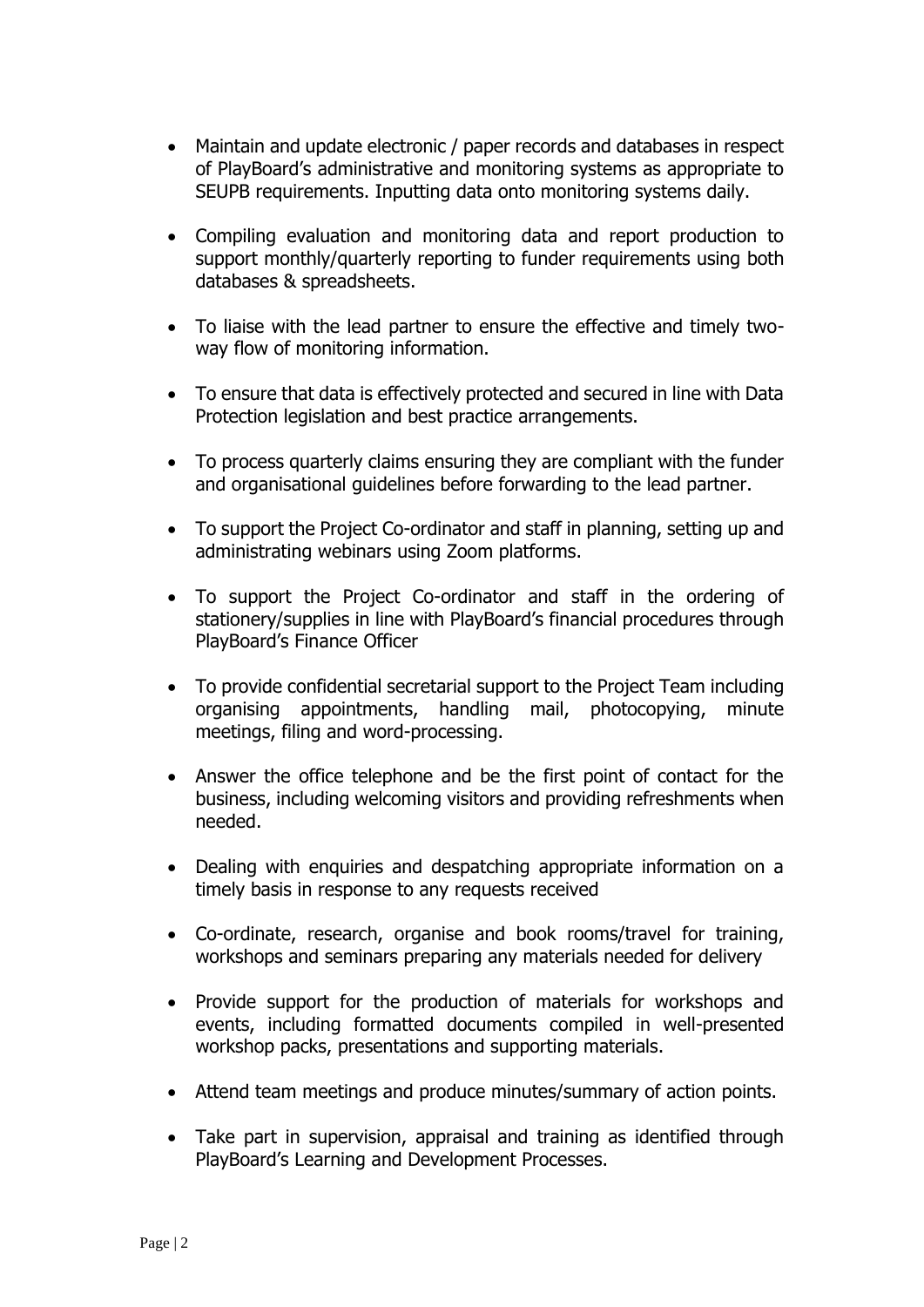• Maintain a positive and flexible approach in discharging these duties and any other additional tasks as may be reasonably assigned according to the changing priorities of PlayBoard.

### **This description of tasks is not intended to be definitive and may be changed to meet emerging needs of the programme.**

- The contract for this post is 35 hours per week fixed until the 30<sup>th</sup> April 2023.
- NJC Salary Scale 4 NJC pts 7-11 (£20,092- £21,748)
- Location: 7 Crescent Gardens, Belfast
- Holidays: 24 days per annum plus appropriate statutory days.
- Travel mileage costs will be paid for any travel incurred carrying out the duties of the post.
- Hours of work: Monday to Thursday 9am 5pm Friday 9am – 4pm

(Additional work outside these hours may be required)



European Regional Development Fund

A project supported by the European Union's PEACE IV Programme, managed by the Special EU Programmes Body (SEUPB)